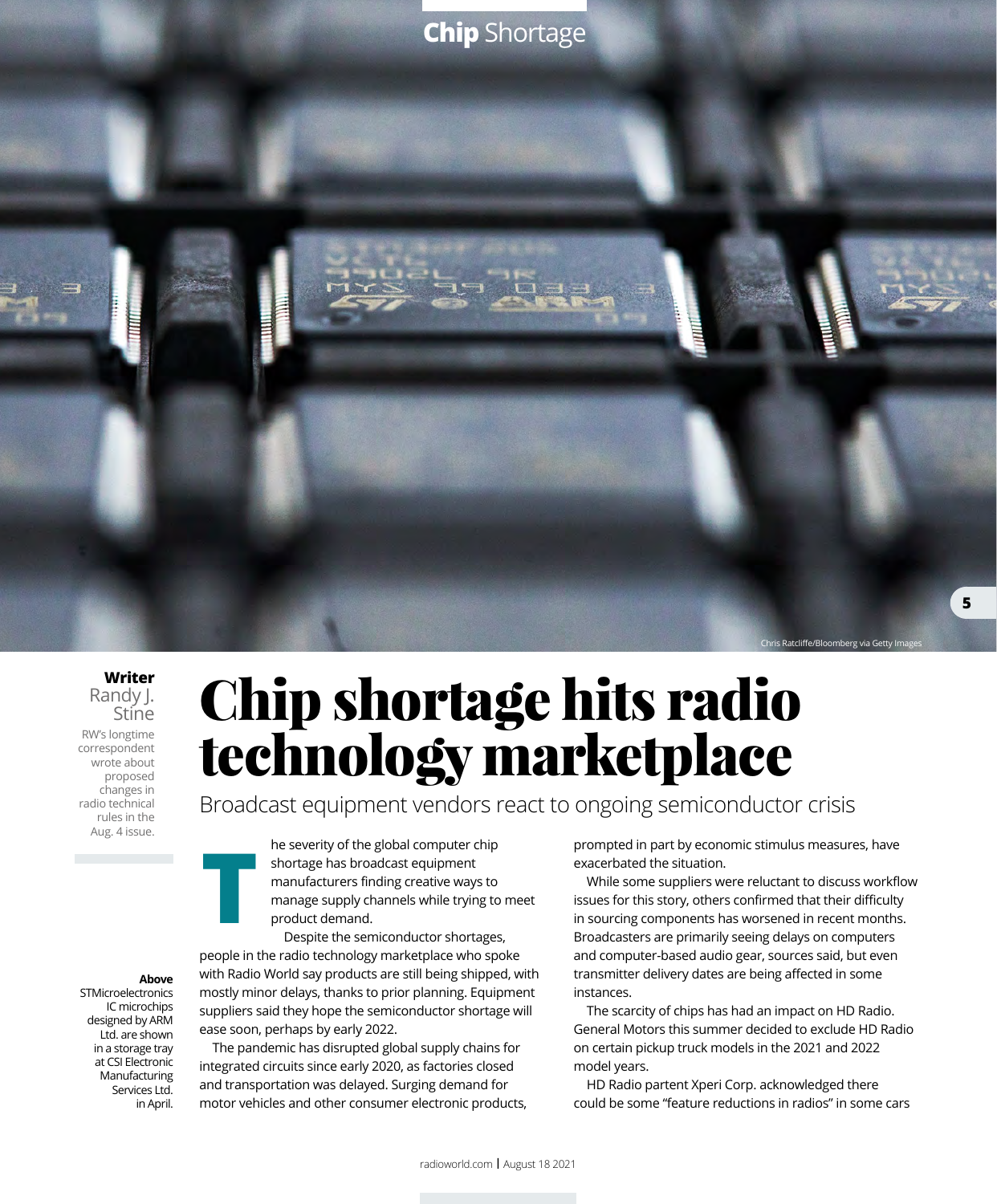**Chip** Shortage

but expressed confidence that HD Radio deployment in vehicles will continue to progress.

## **Global logistics**

Scott Stiefel, COO of Telos Alliance, said a series of unplanned events — including fires at two chip factories in Japan — combined with the pandemic to contribute to the shortage.

"The same challenges affecting the auto, computer or household electronics industry are there for us," he said. "Chip shortages, end-of-life issues for low-volume components, as well as global logistics problems. But without question, the factory fires at the AKM and Renesas Fabrication facilities have impacted the electronics industry,

## **Steel, too, is harder to come by**

**Steel prices in July were up 215% from 16 months prior, according to Fortune.**

**A worsening shortage may scramble supply chains and increase the cost of broadcast towers.** 

**Tom Silliman, president of Electronics Research Inc., told Radio World in July that material for current projects was largely on hand and that work was continuing. However, he said, ERI's** 

**supplier of steel for broadcast towers, O'Neal Steel, was unable to order additional material from steel mills other than what was already in the pipeline..**

**"Rollings are closed at this time and there is not a date on when they will open them again. Definitely no additional orders for 2021," Silliman said.** 

**Prices for the material that goes into tower members are going up terribly, Silliman said.**

**"Some of the suppliers don't want to sell any more solid rod tower material now because the cost of the material is so high. They would rather sell other material," he said.**

**ERI designs, fabricates and installs self-supporting towers, guyed towers and antenna mounts used by the broadcast industry, among other products. As of mid-summer it was experiencing only minor project delays, due mostly to a shortage of guy wire insulators for AM towers.**

**"This causes a problem because it pushes our crews into late fall, causing higher numbers of weather days," Silliman said.**

**For new tower orders, Silliman said broadcasters should expect higher material costs and long delays in receiving tower steel.**

**"Material delivery time is way out. In 2020, O'Neal Steal was quoting us six-week delivery of tower steel, and now they are quoting six-month deliveries. And since prices for material has gone way up, tower prices will have to go up, too."**

already taxed by the COVID-related shortages. The mass buying and stockpiling over and above the normal demand have also created shortages in both supply as well as in logistics. Again not directly attributable to COVID, but a side effect of consumer behavior."

Inovonics President/CEO Ben Barber said chips and virtually all components have been affected.

"Earlier this year we made the decision to ramp up our purchasing in order to get ahead of the delays. Making this type of investment has been expensive, but at the same time we have the raw inventory to continue to manufacture all of our product lines without being backordered," Barber said.

Prices for chips are up. One microprocessor for which Inovonics normally pays \$14 is now \$60. "And lead times have also been extended in many cases to 42 weeks plus," he said.

In fact, he said, recent shortages have affected virtually all parts including ICs, SMD parts, power supplies and even metal chassis, Barber said.

Tony Peterle, manager in the Americas for WorldCast Systems Broadcast, said the radio technology sector has been affected by the semiconductor shortage like every other area of industry.

"Broadcast equipment is certainly no exception, but thanks to all our partners all over the world we have found immediate solutions and we continue to deliver," he said.

Peterle said most of WorldCast's broadcast customers are thinking far enough ahead to give his company solid estimates on lead times.

"Most broadcasters are obviously aware of the component crisis and they are planning their project timelines accordingly."

Another observer who asked not to be named said there are only a handful of companies that make the analog-todigital and digital-to-analog components used in phones,

times of 2<br>
times of 2<br>
less have<br>
to 52 wee<br>
And in or<br>
out to 202 For some components, average lead times of 26 weeks or less have extended out to 52 weeks or more. And in one case, as far Alla III one case, as far<br>out to 2024.